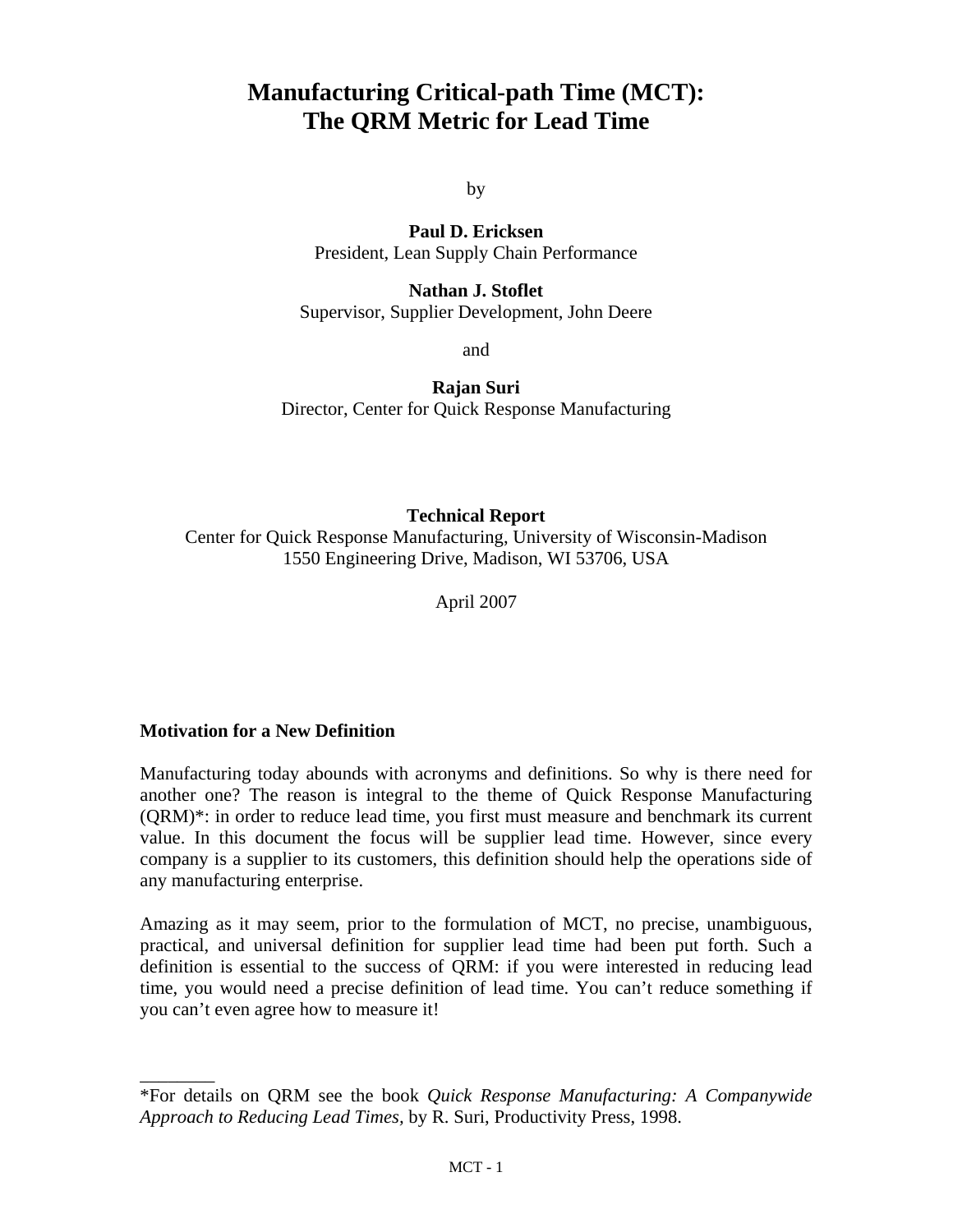Indeed, most prior definitions of supplier lead time are too general, and are along the lines of:

*(Traditional definition of lead time): The time from when an order is transmitted by a customer until the order is received by that customer.* 

However, this traditional definition has two significant disadvantages\*:

- 1. It does not help to understand and eliminate system-wide waste, and
- 2. It does not give any indication of how order fulfillment is achieved.

In other words, the traditional definition of supplier lead time focuses strictly on a result. Consequently, stockpiling finished goods or partially completed components may result in a short lead time. However, this inventory is obviously a waste of working capital. Worse yet, it can result in even greater waste if a quality issue is discovered by the customer, an engineering change requires material to be scrapped or reworked, or demand falls significantly below what was forecasted and the inventory cannot be used for an extended period. Conversely, if demand greatly exceeds the forecast and the stockpiled components are depleted, supplier lead time can extend significantly beyond the value in the traditional definition, resulting in customer dissatisfaction or even lost sales. None of these issues is captured in the traditional definition.

What is needed instead is a supplier lead time indicator that focuses on both the outcome and how the outcome is achieved. Such a metric is described next.

# **Definition of Manufacturing Critical-path Time (MCT)**

*Manufacturing Critical-path Time is the typical amount of calendar time from when a customer creates an order, through the critical-path, until the first piece of that order is delivered to the customer.* 

Note that MCT is related to the concept of Value Stream Mapping. Although MCT can be derived from a Value Stream Map, MCT is not the same as the time value defined on a Value Stream Map. Additional details on this point will be given in forthcoming publications from the Center for Quick Response Manufacturing.

# **Detailed Explanation of Key Phrases in MCT Definition**

Each of the key phrases in the above definition is now explained in more detail.

# *"The typical amount…"*

 $\overline{\phantom{a}}$   $\overline{\phantom{a}}$ 

MCT is a representative value of typical "real-world" interactions that are common in all manufacturing organizations. Each instance that the "amount of calendar time" described

<sup>\*</sup>For details on these points, see "Managing the Extended Enterprise," by P.D. Ericksen and R. Suri, *Purchasing Today*, Vol.12, No.2, February 2001, pages 58-63.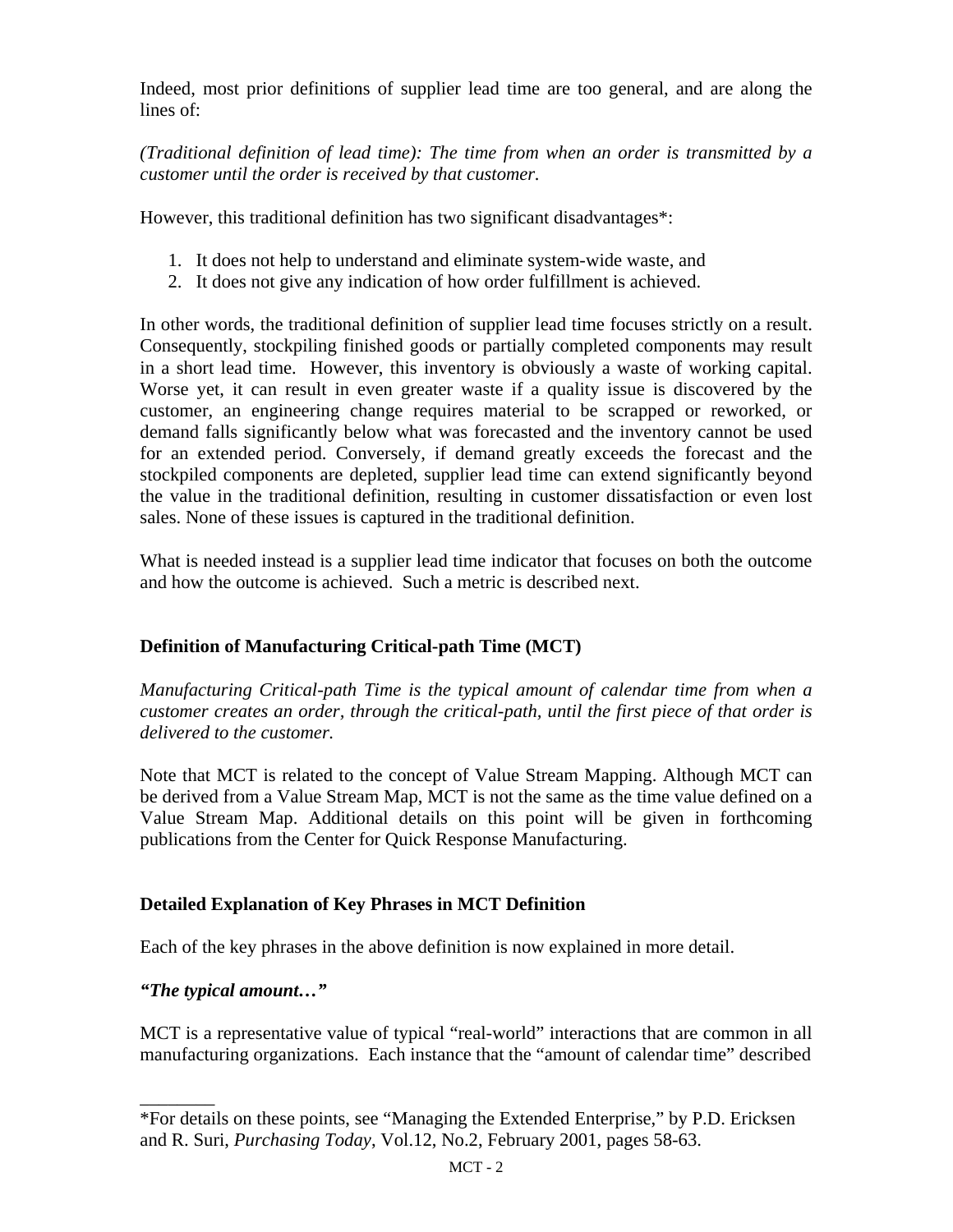in the MCT definition is measured, its value will likely vary. Potential users of MCT therefore might think that detailed data-gathering and statistical techniques are required to determine MCT, and might be put off using MCT because of the effort required to do this. However, the idea behind MCT is to keep data gathering efforts at a much simpler level for two reasons:

- 1. The purpose of MCT (in keeping with QRM philosophy) is to provide a reasonable ("ballpark") estimate to identify the biggest opportunities for improvement – to get insights into the main causes of long lead times and consequently the major drivers of system-wide waste.
- 2. A key management insight after getting the value of MCT is to compare the amount of non-value-added time to the value-added time within the MCT. The amount of non-value-added time is usually very high in most cases, typically surprising management and employees and motivating them to take corrective action (using QRM methods). Thus it is not necessary that this value be extremely accurate, as long as it demonstrates clearly the magnitude involved.

In summary, the strength of the MCT metric is that a reasonably representative value will suffice. More on how to derive MCT, as well as the insights it provides, will be seen in the detailed examples provided in other documents.

#### *"…of calendar time…"*

MCT must be measured in "real time" because that is how delivery is viewed by customers. Consequently, breaks in continuous operation, such as work weeks less than seven days and work days less than 24 hours, do extend MCTs, but must be accounted for. Calendar time is generally measured in days.

#### *"…from when a customer creates an order…"*

MCT starts with the creation of the order by the customer, since this is "when the clock starts" as far as the customer is concerned. An order is measured from the perspective that it was previously unplanned. An unplanned order could be a "surge" in demand for make-to-forecast or make-to-stock manufacturing or a "custom" order in make-to-order or engineer-to-order manufacturing. This perspective ensures that a supplier's true responsiveness is measured and total system waste is captured.

# *"…through the critical-path…"*

MCT quantifies the longest critical-path duration of product-specific order fulfillment activities including: order processing, materials planning, scheduling, manufacturing operations, and logistics. The assumption is that all activities are completed from "scratch" so that, for example, pre-built components cannot be used to reduce the MCT value. On the contrary, in order to capture and quantify the total system waste, time spent by material in any stage actually adds to the MCT value. Specifically, this includes, raw material, work-in-process, and finished goods materials.